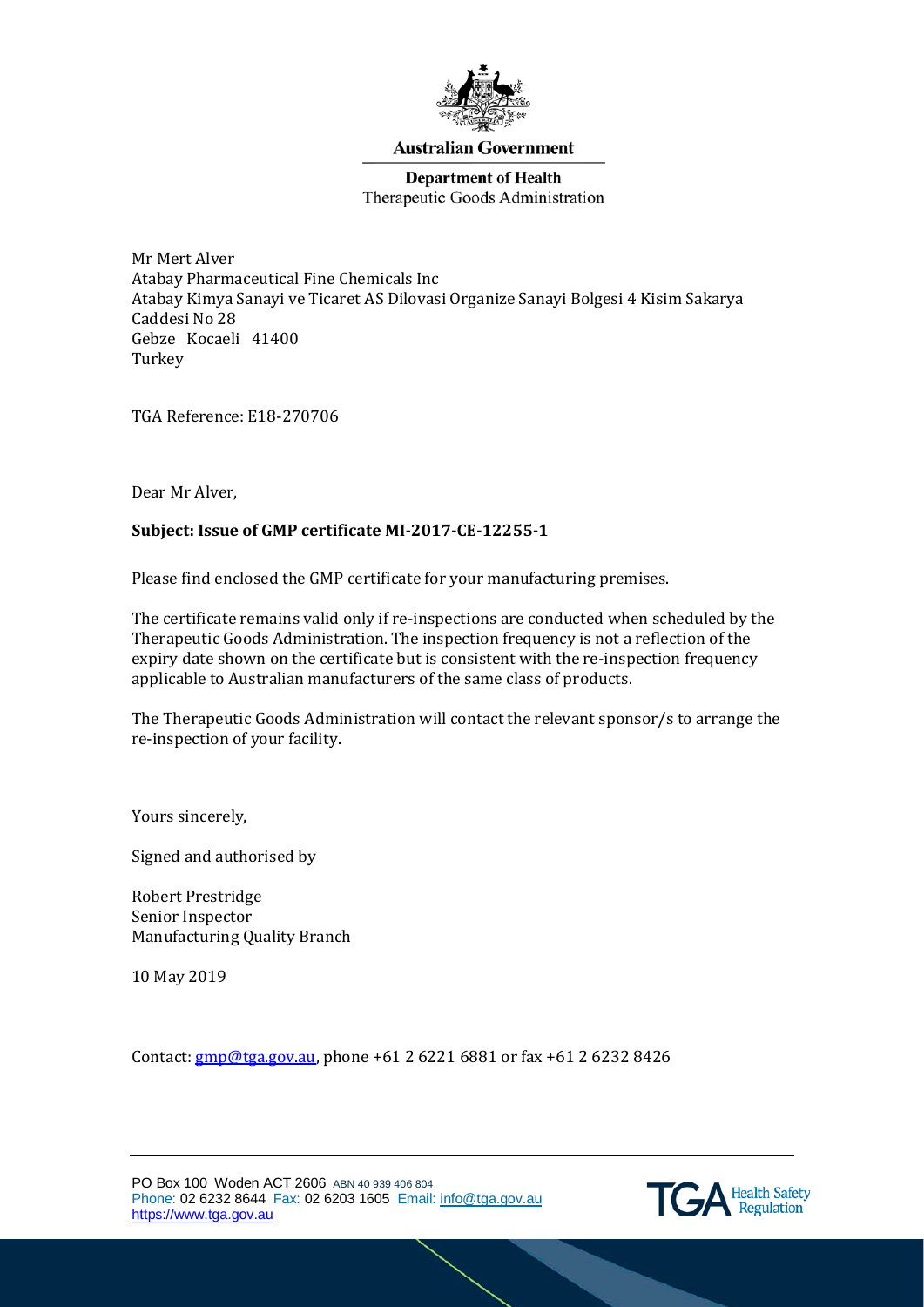

#### **Australian Government**

**Department of Health** Therapeutic Goods Administration

# **Certificate of GMP Compliance of a Manufacturer**

of Active Pharmaceutical Ingredients (APIs)

## **Certificate Number:**

MI-2017-CE-12255-1

### **Issued to:**

Atabay Pharmaceutical Fine Chemicals Inc

## **Manufacturing Site Address:**

Atabay Kimya Sanayi ve Ticaret AS Dilovasi Organize Sanayi Bolgesi 4 Kisim Sakarya Caddesi No 28 Gebze Kocaeli 41400 Turkey

The Therapeutic Goods Administration, the Competent Authority of Australia, confirms that this manufacturer of Active Pharmaceutical Ingredients (APIs) has been inspected following section/s 25(1)(g), 26(1)(g) and/or 26A(3) of the *Therapeutic Goods Act 1989* in connection with marketing authorisation/s listing API manufacturers located outside Australia.

From the knowledge gained during inspection of this manufacturer, the latest of which was conducted on 15 to 16 October 2018, it is considered that the manufacturer complies with the Good Manufacturing Practice requirements of the PIC/S Guide to Good Manufacturing Practice for Medicinal Products – 1 January 2017.

This certificate reflects the status of the manufacturing site at the time of the inspection noted above. This certificate remains valid until the expiry date provided that re-inspections are conducted as determined by the Therapeutic Goods Administration as the issuing Authority. This certificate should not be relied upon to reflect the compliance status after the expiry date.

# **EXPIRY DATE**: **16 April 2021 ISSUE DATE**: **10 May 2019**

This Certificate remains valid only if re-inspections are conducted when scheduled by the Therapeutic Goods Administration. The authenticity of this Certificate may be verified with the Therapeutic Goods Administration as the issuing authority.

PO Box 100 Woden ACT 2606 ABN 40 939 406 804 Phone: 02 6232 8644 Fax: 02 6203 1605 Email: info@tga.gov.au [www.tga.gov.au](http://www.tga.gov.au/)